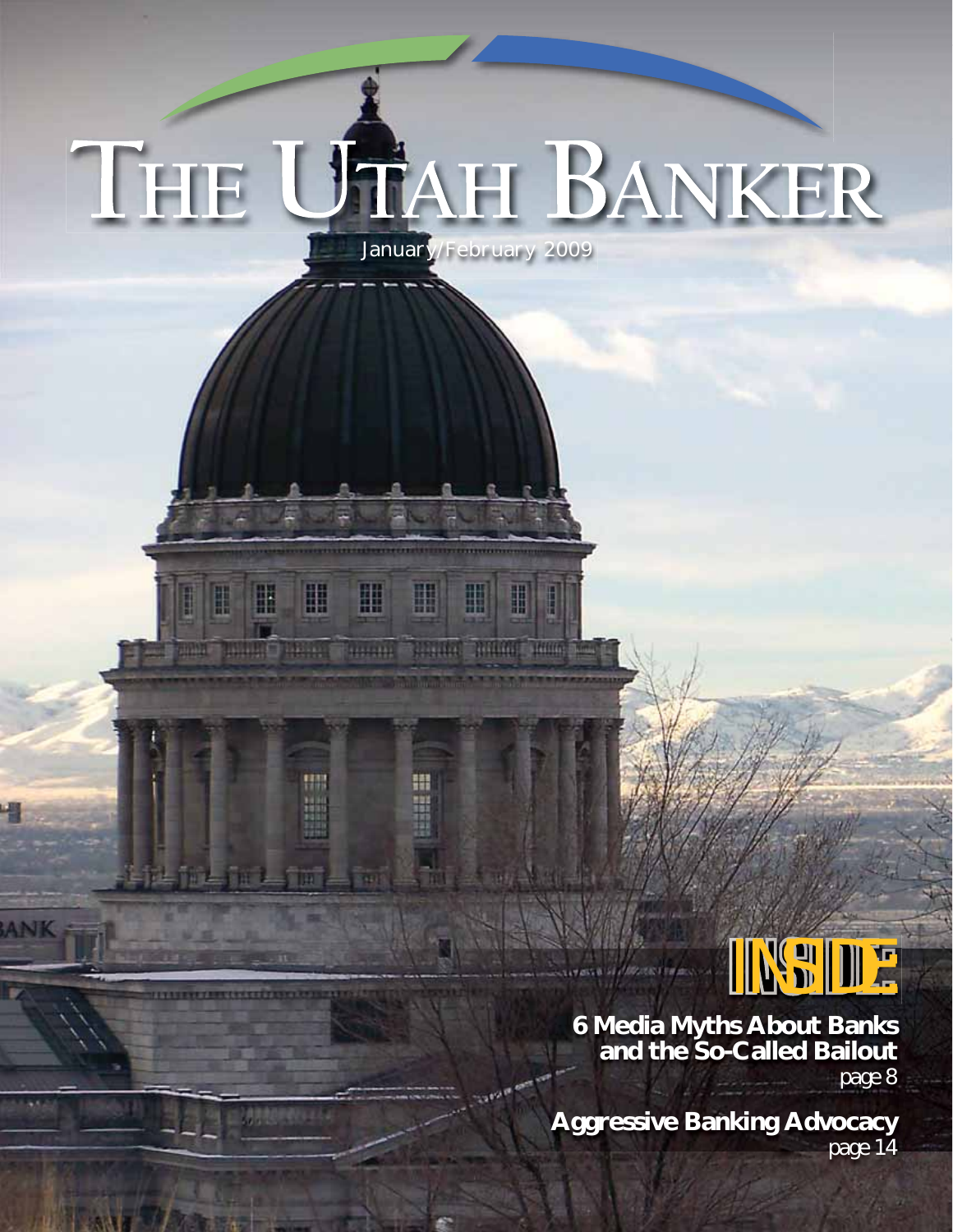**Government Receivables as Collateral? Proceed with roceed Caution! aution!**

**By Brian D. Cunningham and Nicole W. Skorupka, Snell & Wilmer, L.L.P.**

Universe to closely examine the quality of their borrowers' accounts receivable that secure asset based loans. As accounted the overall bankers to closely examine the quality of their borrowers' accounts receivable that secure asset based loans. As account financial strength of account debtors weakens, borrowing base availability under a bank's typical commercial loan documents declines and the overall value of the bank's collateral diminishes.

Bankers are routinely finding that foreclosing upon accounts in the current environment provides the bank with far less of a return than was originally contemplated.

As part of the overall review of a borrower's accounts, if the borrower has receivables from the United States Government, it is imperative that the banker ensure that the loan and loan documents comply with the Federal Assignment of Claims Act (Act). The Federal Assignment of Claims Act is often misunderstood. The Act, found at 41 U.S.C. § 15, applies to all obligations owing by the federal government or any agency or department of the federal government. It is supplemented by the Federal Acquisition Regulations (FAR) found in Title 48 of the Code of Fed-

eral Regulations. The Act only governs notices of assignment and payment instructions. If the Bank does not comply with the Act, it may still have a valid assignment or security interest and prevail against junior security interests, judgment creditors and bankruptcy trustees. *However, if a bank does not comply with the Act and the government agency pays someone other than the bank, the bank has no claim against the government agency.*

### The Framework

Prior to 1940, federal law prohibited the assignment of accounts receivable from contracts with the federal government, which greatly diminished the value of such receivables as loan collateral. Although these anti-assignment laws were implemented to protect the

government from the administrative burden of investigating the validity of each assignment and any corresponding claim, the laws effectively reduced the ability of private contractors that supply goods or services to the federal government to secure financing by granting lenders an interest in their accounts receivable. The Act addressed the impact of the anti-assignment laws by exempting certain assignments to "financing institutions." When financing government contractors, banks must proceed with care when navigating the extensive statutory and regulatory framework applicable to assignments of proceeds from contracts with the federal government.

The Act encourages lenders to finance government contractors by permitting the contractors to assign the right to payment from receivables as loan collateral. Despite the name of the Act (The Assignment of Claims Act), permissible assignments only capture the right to receive payments due under the contract rather than the contract itself or claims other than for payment arising under the contract. In short, if the bank complies with the Act, the government will pay contract payments directly to the bank.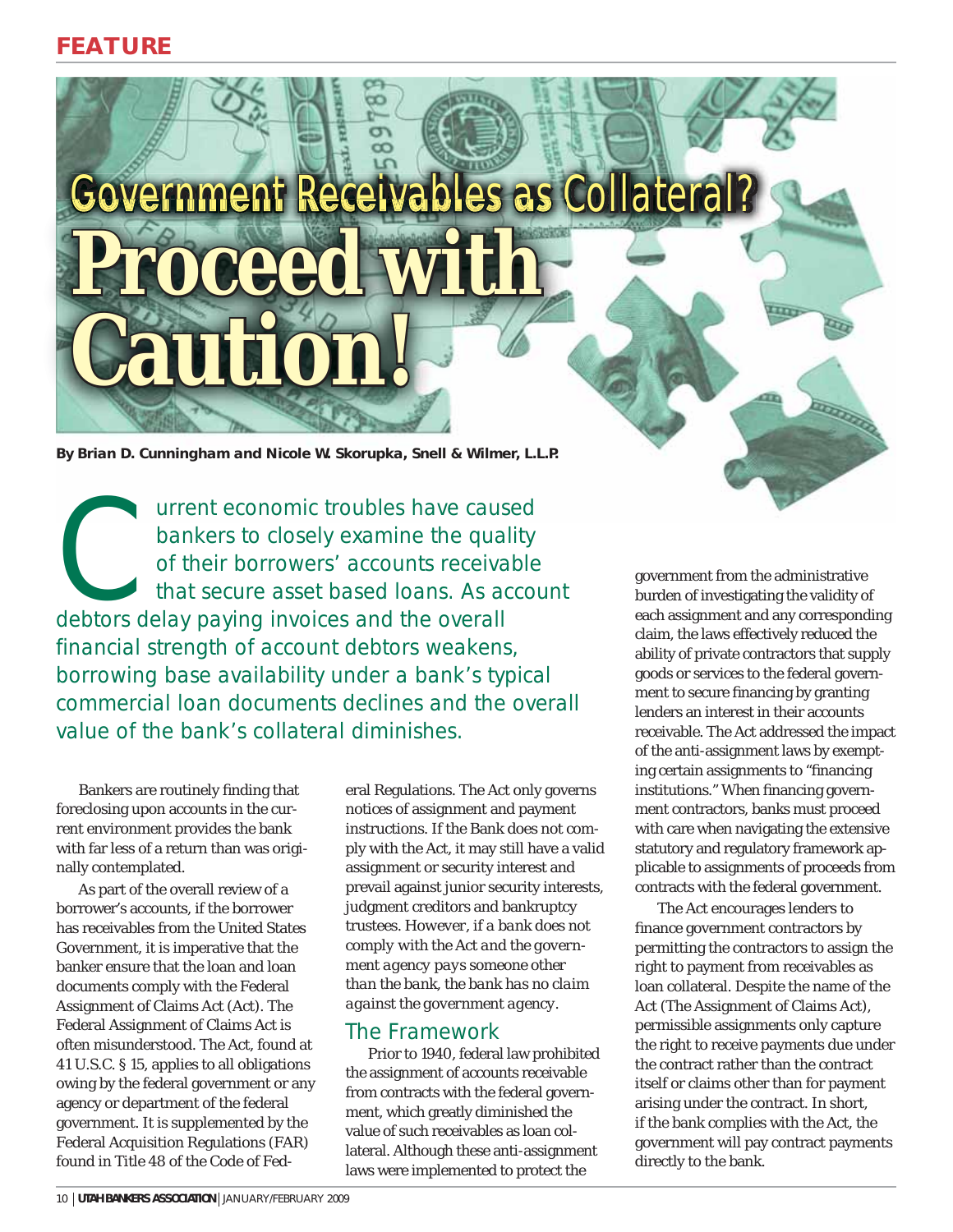Conditions and procedures for assignments under the Act are prescribed in the FAR and are supplemented through regulations promulgated by federal agencies contracting under the Act. Under those rules, an assignment of money due or to become due under a government contract as security for a loan is valid if:

- $\blacktriangleright$  The contract specifies payment of at least \$1,000;
- $\blacktriangleright$  The contract does not prohibit an assignment;
- $\blacktriangleright$  The assignment is made to a bank, trust company or other financing institution (i.e., institution that deals in money as the primary function of its business activity);
- $\blacktriangleright$  Unless otherwise expressly permitted in the contract, the assignment:
	- $\triangleright$  Covers all unpaid amounts payable under the contract;
	- $\blacktriangleright$  Is not subject to further assignment;
	- $\blacktriangleright$  Is made to one party, and such party participates directly in the financing, except that any assignment may be made to one party as agent or trustee for two or more parties participating in the financing of the contract; and
- $\blacktriangleright$  Lender sends an original plus three copies of the notice of assignment and a true copy of the assignment instrument to (a) the administrative contracting officer performing all contract administrative functions, (b) any surety on bonds applicable to the contract, and (c) the disbursing officer authorized under the contract to make payments.

The administrative contracting officer is given a reasonable time after receipt of the notice of assignment to determinate if the assignment is valid.

There may be additional requirements applicable to assignments of amounts owing by certain federal departments or agencies. The provisions of the Code of Federal Regulations for the applicable department or agency should be reviewed in each instance.

## The Risks and Rewards

Even after full compliance with the Act and FAR, lenders' collateral may be exposed to certain claims from sureties or the contractors' employees. Pursuant to the Miller Act, contractors must furnish certain payment and performance bonds for federal government contracts pertaining to the construction, alteration or repair of a public building or public work. A lender taking an assignment of proceeds from such contract is imputed with knowledge of the Miller Act's bond requirements. Any surety required to perform under a bond will have superior rights to proceeds from the underlying contract, regardless of an earlier assignment. Additionally, a lender's rights to assigned payments may be suspended if a contractor fails to comply with certain federal laws protecting employees, such as federal wage and hour statutes.

It should be noted that some courts have held that the Act requires that the bank must show that it loaned money or at least made money available for the performance of the government contract.

Regardless of the foregoing, financing government contractors may still be attractive to banks because of the continuous stream of timely payments available to pay down any outstanding balances. The federal government is subject to the Prompt Payment Act, which incentivizes the government to make payments when due by applying interest to late payments at a rate set by the Secretary of the Treasury. Additionally, with the federal government as the account debtor, lenders do not assume risk of non-payment due to insolvency as with non-government account debtors. Unless payments were made as a result of fraud, the federal government may not recover proceeds once paid to lenders.

### How to Proceed

**Thoroughly review government contracts.** Government contracts must meet the conditions prescribed by FAR. Check to ensure that assignment is not prohibited by the contract. Additionally, the contracts should contain a "no-setoff" commitment to prevent the federal government from reducing assigned receivables to setoff the contractor's indebtedness to the government.

**Take care drafting assignment instruments.** Assignment instruments must grant the lender ownership in the proceeds; a collateral assignment granting a security interest

■ Proceed with Caution - continued on page 12